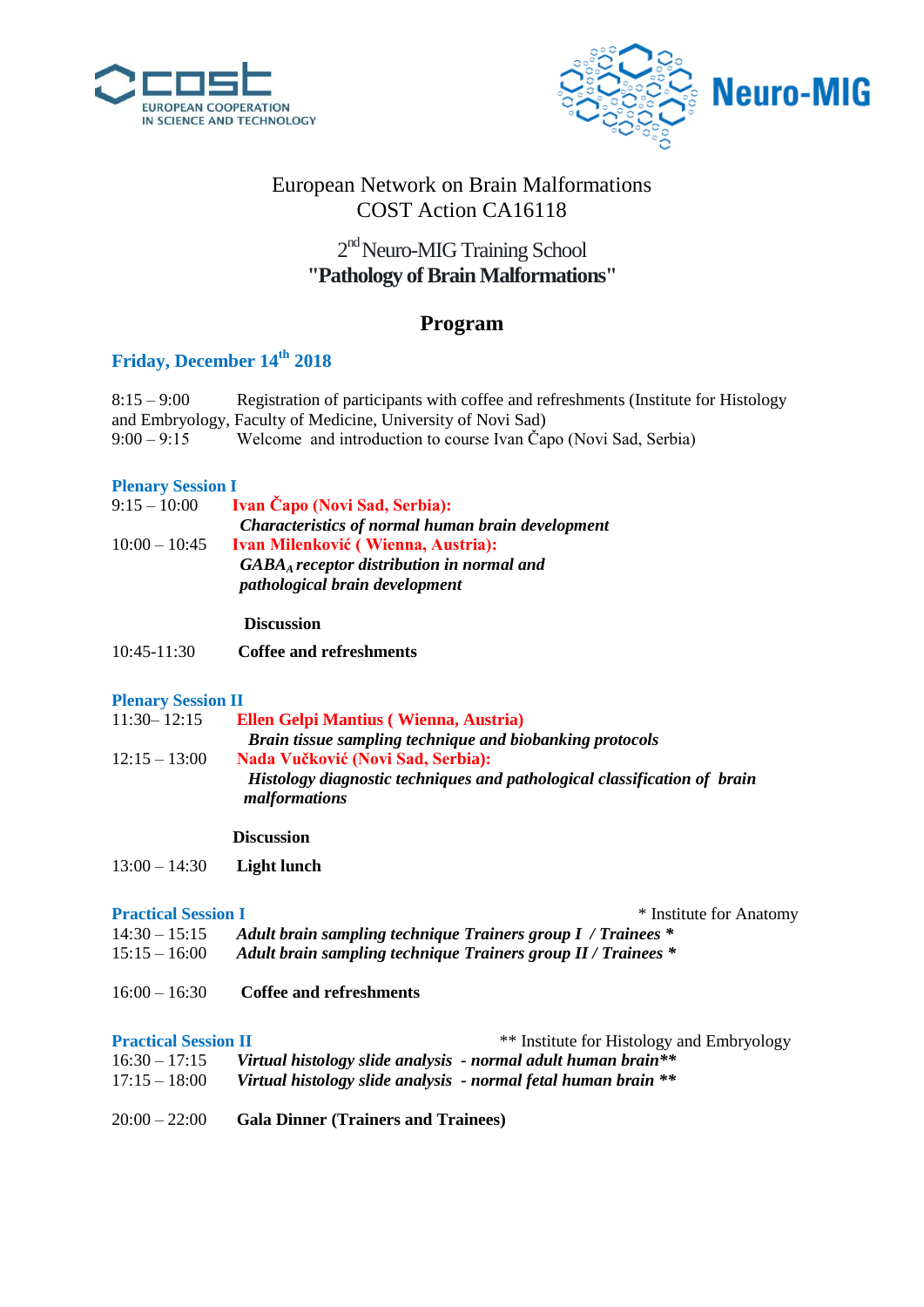# **Saturday, December 15th 2018**

### **Plenary Session III**

| $9:15-10:00$    | <b>Eleonora Aronica (Amsterdam, Netherlands)</b>                 |
|-----------------|------------------------------------------------------------------|
|                 | <b>Epilepsy associated malformations of cortical development</b> |
| $10:00 - 10:45$ | <b>Emilija Manojlovic Gacic (Belgrade, Serbia)</b>               |
|                 | Disorders of brain size and hydrocephalus                        |

### **Discussion**

| $10:45-11:30$ |  | Coffee and refreshments |
|---------------|--|-------------------------|
|---------------|--|-------------------------|

### **Plenary Session IV**

| $11:30 - 12:15$ | <b>Marina Kos (Zagreb, Croatia)</b>                     |
|-----------------|---------------------------------------------------------|
|                 | Postmortem approach to fetal and perinatal CNS analysis |
| $12:15 - 13:00$ | Sanja Milenković (Belgrade, Serbia)                     |
|                 | <b>Muscular dystrophies: from muscle to brain</b>       |

**Discussion**

13:00 – 14:30 **Light lunch**

### **Practical Session III** \* Institute for Anatomy

| 1 Tachcal Dession Inf | motitute for Amatomy                                                   |
|-----------------------|------------------------------------------------------------------------|
| $14:30 - 15:15$       | <b>Fetal brain sampling technique (group I) Trainer / Trainees *</b>   |
| $15:15 - 16:00$       | <b>Fetal brain sampling technique (group II) Trainers / Trainees *</b> |

16:00 – 16:30 **Coffee and refreshments**

**Practical Session IV** \*\* Institute for Histology and Embryology 16:30 – 17:15 Virtual histology slide analysis (cell migration and specification disorders Virtual histology slide analysis (cell migration and specification disorders) *Trainers/Trainees \*\**  17:15 – 18:00 *Virtual histology slide analysis (cerebellum, hindbrain, and spinal patterning defects) Trainers/Trainees \*\**

18:00 –18:30 Evaluation test and closing remarks

18:30 –19:00 closing remarks



**COST is supported by the EU Framework Programme Horizon 2020**